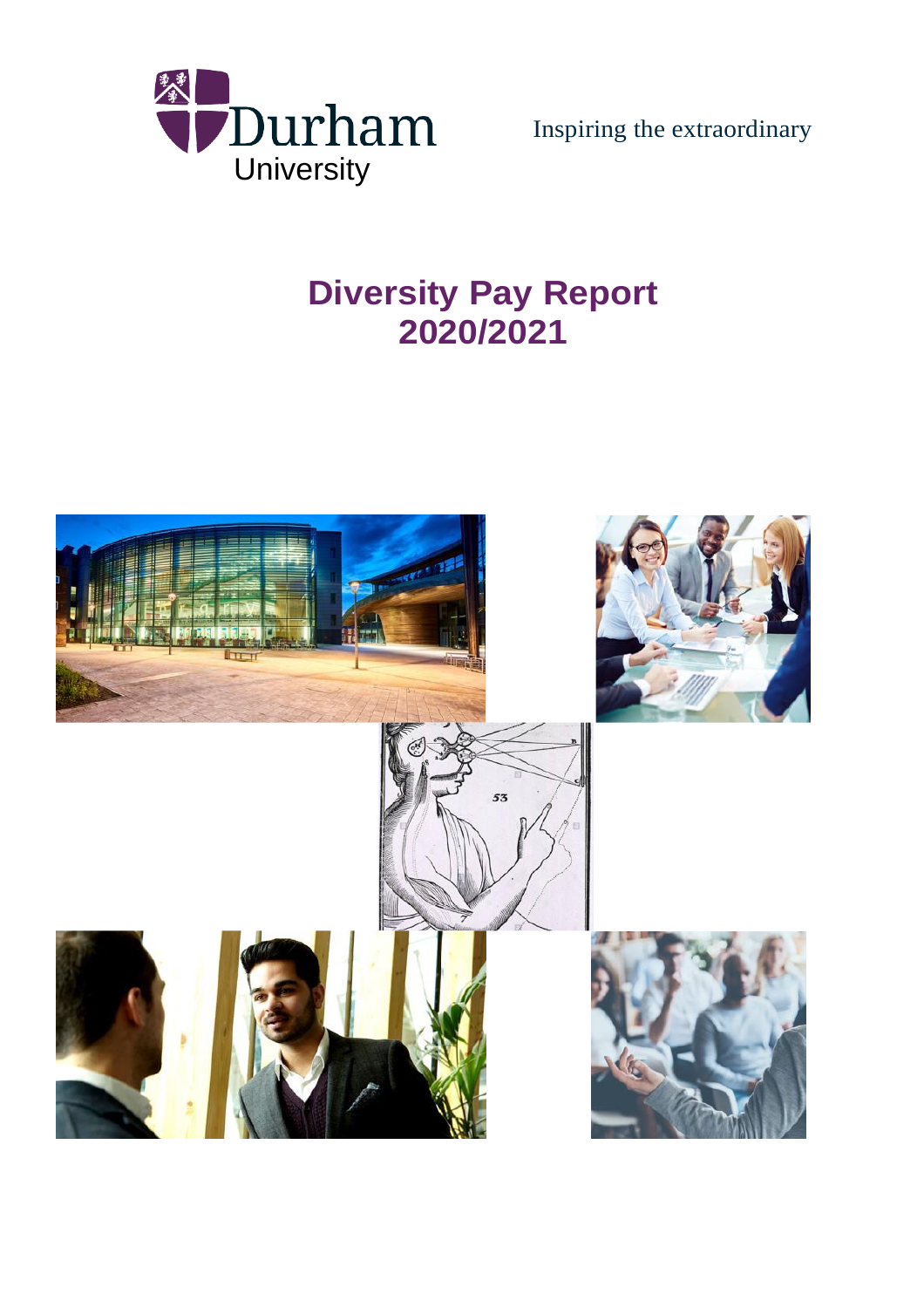#### **Our commitment**

At Durham University we are committed to creating an inclusive workplace culture where everyone can reach their full potential. As a University, we are embedding equality, diversity and inclusion into everything we do. Our staff are key to our success. The transparency and accountability that pay gap reporting brings is crucial in driving greater equality in the workplace.

Since 2019 we have disclosed details of our pay at and beyond the regulatory requirements, including publishing our ethnicity pay gap. In 2020 we included the results of our disability pay audit and this year, for the first time, we have been able to include intersectionality data.

We are pleased to report that we have seen an overall reduction in our pay gender gap from 2017. This reflects progress against our action plan. The majority of our pay gaps reflect the longstanding distribution of males and females within the workforce and the fact there are fewer females in senior Academic and Professional Support roles and more females in our lower graded roles. Altering this balance requires structural changes in the way we work, in how and who we hire, and to what role. These are changes that take time, mindful of the size of the University, the nature of the work that we undertake (and the roles required), as well as the relatively low turn-over of staff, especially academic staff.

We want to emphasise that the gender pay gap is not about equal pay – we are confident that our people are paid fairly for doing equivalent jobs and we continue to take action to address any gaps and to make sure our policies and practices are fair. Rather, the gender pay gap is the percentage difference between the average hourly earnings for men and for women across our whole university.

Our mean gender pay gap for the year to 31 March 2021, including staff on casual contracts, is 22.1%, a reduction from 23.5% in 2020. Despite this improvement, the gap is still too large and continues to reflect the fact that we have more men than women in higher paid roles.

At Durham University, our bonus payments include non-consolidated awards (Royal Society fellowships and Grade 10 merits) and all discretionary awards. This year, payments to our key workers during the pandemic also contributed to a total of 989 appointments with bonuses. This represents a significant increase over the 185 appointments awarded in 2020.

16.3% of females and 14.1% of males received a bonus in the year (April 2020 – March 2021). The University remains committed to improving the number and balance of staff considered and awarded for their contribution.

The mean gender bonus gap (36.4%) for 2021 represents a 9.5% improvement on 2020. There was no median gender bonus gap.

We recognise that the gender pay gap is a serious issue for Durham University, as it is for the Higher Education sector and society as a whole. We are addressing this through a comprehensive action plan, approved by the University Executive, Remuneration Committee and University Council.

The action plan can be summarised as follows:

- Better recruitment: improved recruitment materials, more effective use of search committees and targeted advertising, ensuring gender balance (as is practicable) on selection panels and more and better training for chairs and members of recruitment panels;
- Robust salary benchmarking with an auditable process of offers made;
- Better staff development: better leadership and management training, including the women-only leadership programme Aurora, and effective use of networking groups;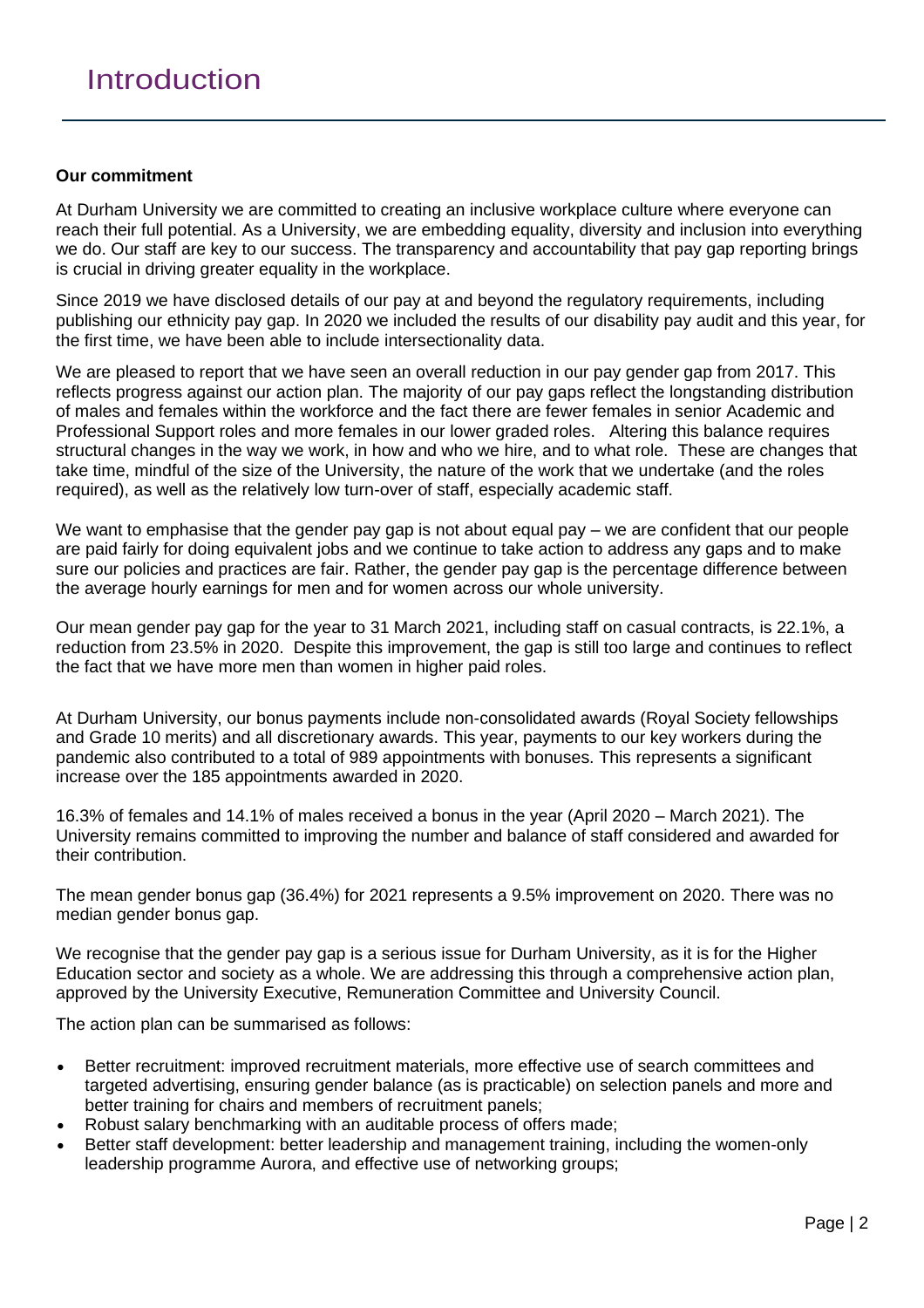- Better rewards: improved casual working arrangements and equitable pay; increasing the number of staff considered for rewards, offering annual CV checks and monitoring promotions by grade and gender;
- Better employment conditions: promotion of flexible working, developing a Wellbeing Strategy for staff and reviewing traditionally gendered roles with a view to removing obstacles and encouraging more applications.

Further details on our gender pay gap data and action plan are available on these web pages. If you have comments or suggestions, please email the Reward Team at [reward.team@durham.ac.uk](mailto:reward.team@durham.ac.uk) in the first instance.

**Professor Antony Long Deputy Vice-Chancellor and Provost**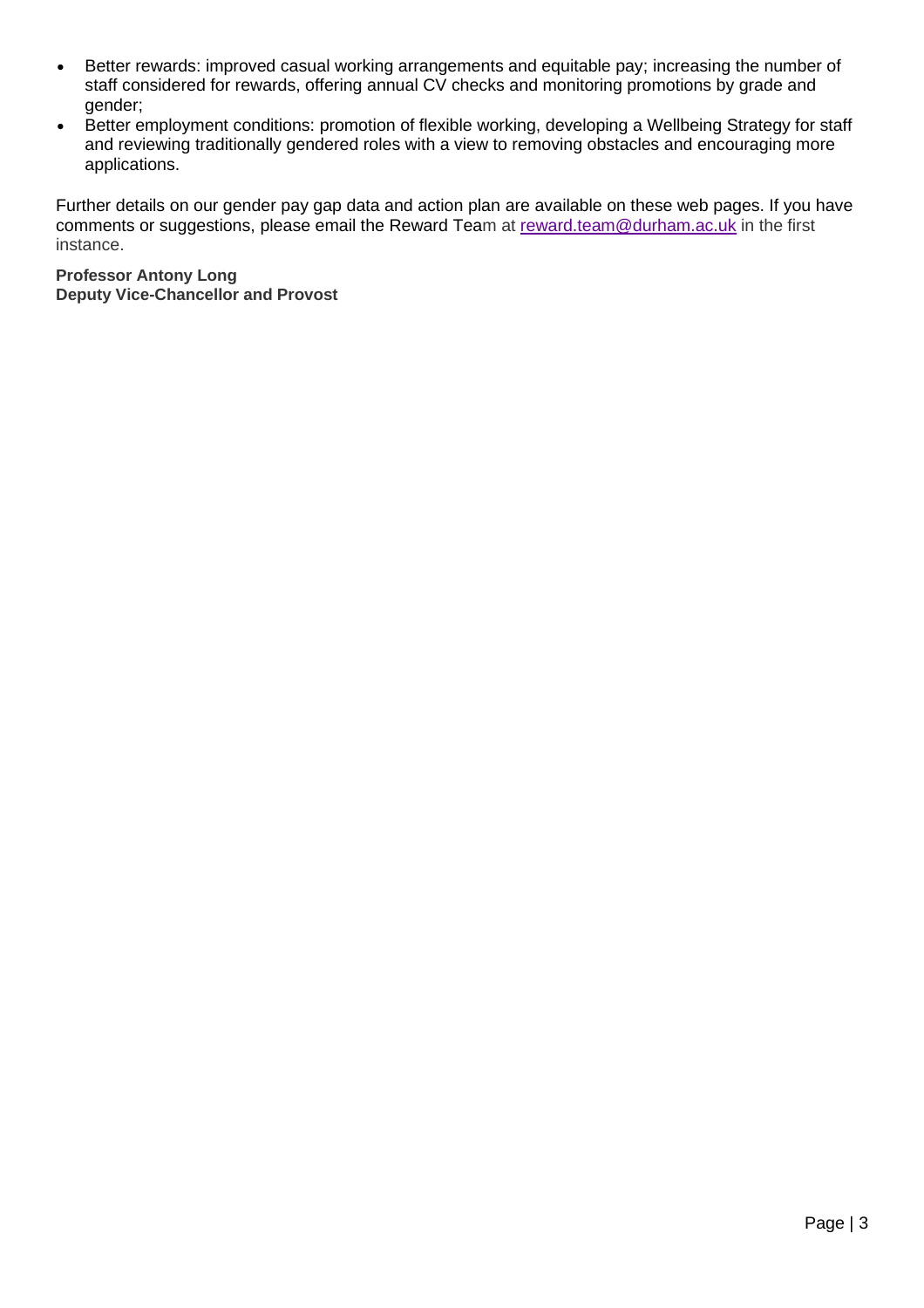## **Report**

#### **Relevant employees**

This year there are 6376 relevant assignments i.e. those on payroll on the snapshot date of 31 March 2021 that have been considered when calculating the 2021 Gender Pay Gap. This represents an increase of 496 from last year (2020: 5880). The increase is shared evenly over contracted and atypical assignments, with a 60/40 female/male split. In line with government guidance, we have included staff on furlough and sick leave where we could identify that they were on full pay. We have also included all atypical workers who received a payment within a January-March variable pay assessment window.

#### **Pay Quartiles Distribution**

The 2021 Pay Gap analysis reflects the longstanding distribution of males and females within the workforce and the fact there are fewer females in senior roles and more females in our lower graded roles. Though progress is being made it is important to reiterate that this does not mean that female staff are paid differently to their male counterparts for comparable work.



We have made progress in evening the distribution over the last four years, recognising that it is slower than we would want.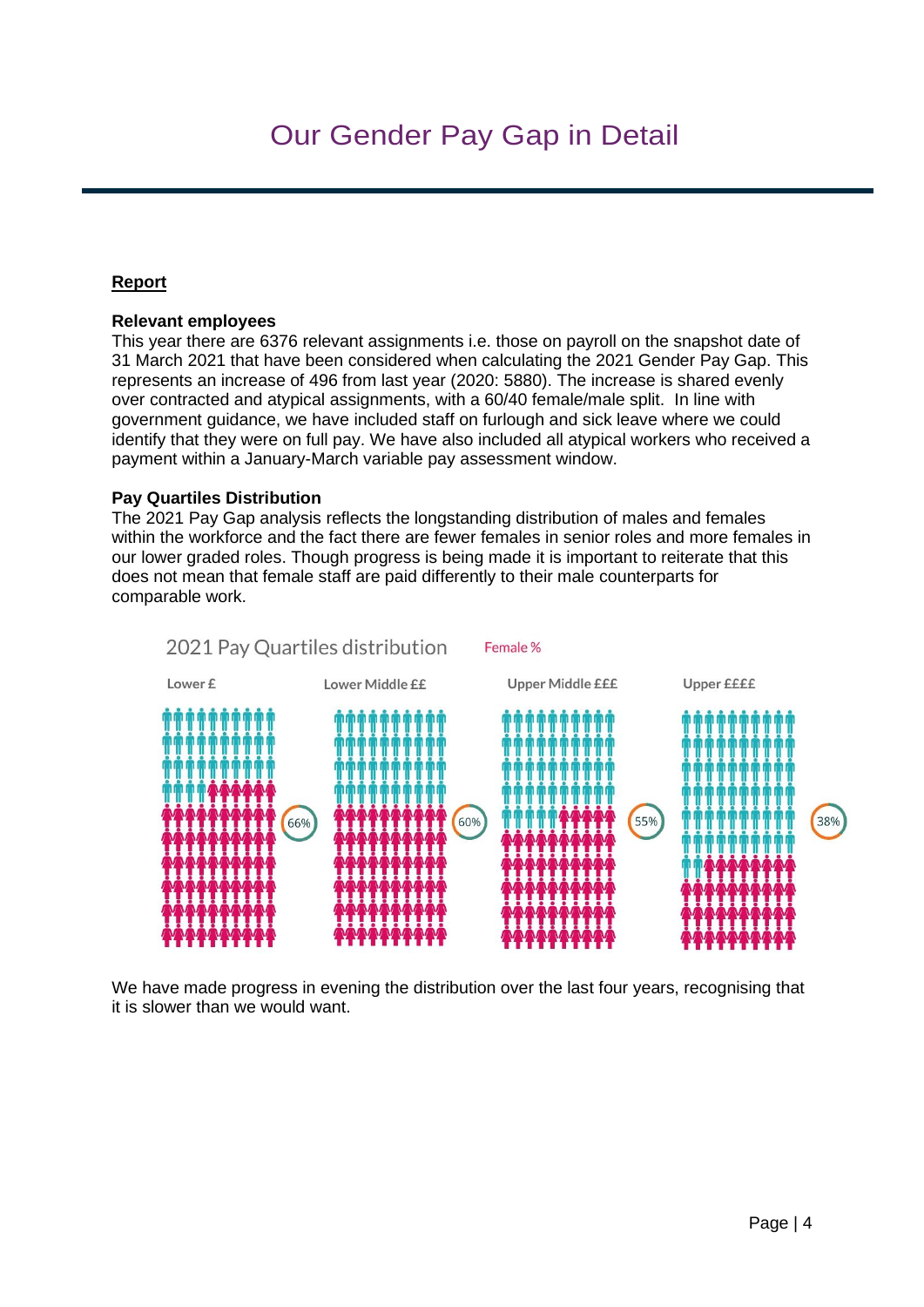

## **Pay Gaps**

#### **Gender Pay Gaps**

The gender pay gap is defined as the difference in average pay between all men and all women across the whole institution.



| Gender    |             | Mean        |         |             | Median      |         |
|-----------|-------------|-------------|---------|-------------|-------------|---------|
| Pay Rates | Hourly rate | Annual rate | Pay Gap | Hourly rate | Annual rate | Pay Gap |
| 2021      |             |             |         |             |             |         |
| Male      | £20.87      | £37,983     | ٠       | £17.29      | £31,468     |         |
| Female    | £16.25      | £29,575     | 22.1%   | £13.80      | £25,116     | 20.2%   |

The improvement in median gender pay gap arises from the increase in relevant assignments, which lowered the male and increased the female median pay rates from the previous year.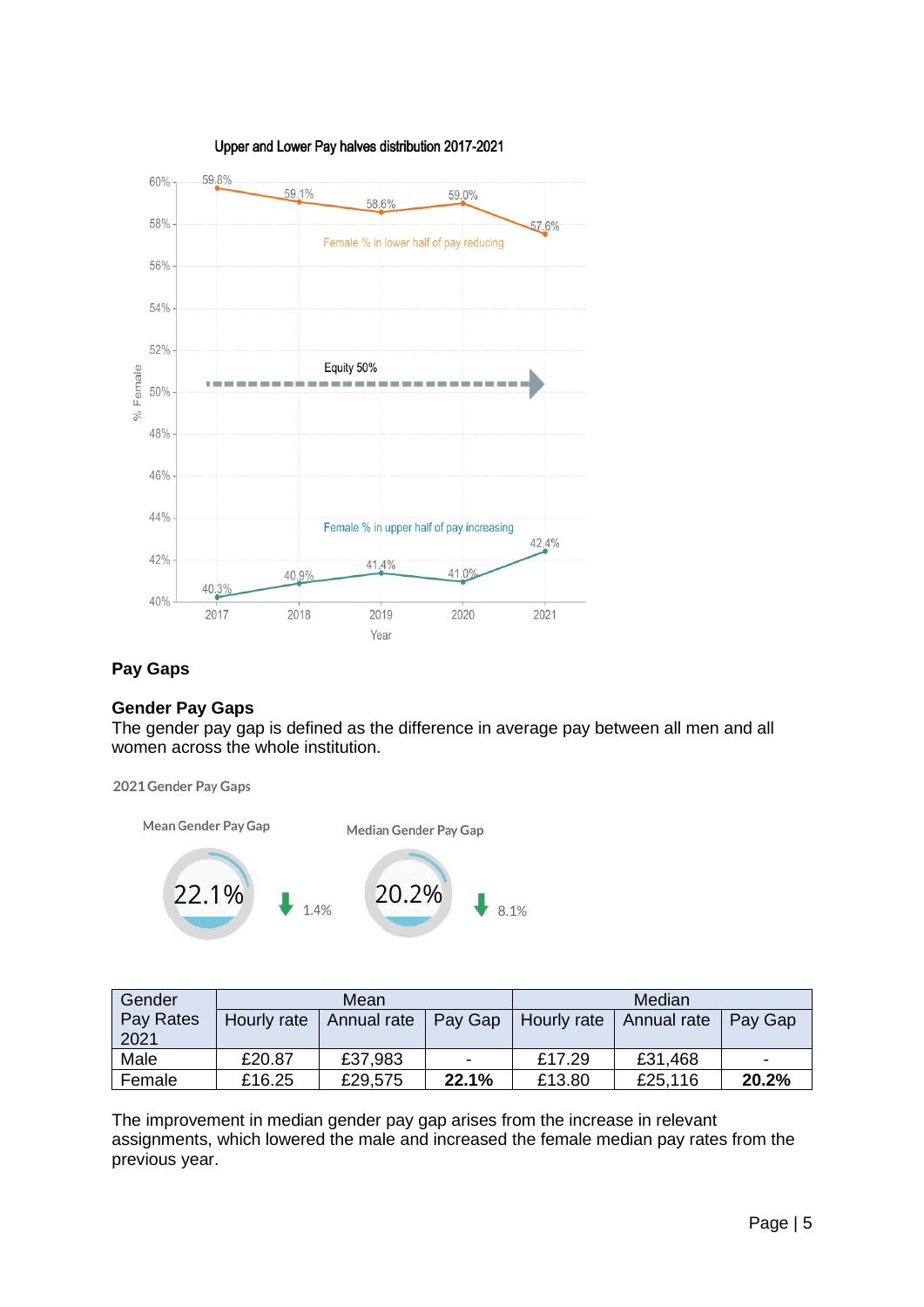#### **Contracted and atypical gender pay gaps**

| <b>Gender Pay</b> |             | Mean        |       |             | Median  |         |
|-------------------|-------------|-------------|-------|-------------|---------|---------|
| <b>Rates 2021</b> | Hourly rate | Annual rate | Pay   | Hourly rate | Annual  | Pay Gap |
| (contracted)      |             |             | Gap   |             | rate    |         |
| Male              | £23.66      | £43,061     |       | £20.54      | £37,382 | -       |
| Female            | £17.38      | £31,632     | 26.6% | £14.92      | £27.154 | 27.4%   |
|                   |             |             |       |             |         |         |

| <b>Gender Pay</b> |        | Mean    |         |             | Median  |         |
|-------------------|--------|---------|---------|-------------|---------|---------|
| <b>Rates 2021</b> | Hourly | Annual  | Pay Gap | Hourly rate | Annual  | Pay Gap |
| (atypical)        | rate   | rate    |         |             | rate    |         |
| Male              | £13.80 | £25,116 | -       | £13.80      | £25,116 |         |
| Female            | £13.38 | £24,352 | 3.0%    | £13.80      | £25,116 | 0.0%    |

The major review of atypical contract rates completed in 2019-20 has positively impacted the pay gaps for these workers. The effect has been to realign many of the outlying atypical rates into the central pay quartiles. Over the last year the atypical mean gap has reduced by 5.6% and the median gap has been eliminated. The contracted staff gender pay gap decreased by 0.8%, with the median increasing by 0.7%. This is a significant improvement and reflects the impact of considerable work across the University, completed in constructive partnership with our Trade Unions.

#### **Gender pay gaps – Academic and Professional Services**

| <b>Gender Pay</b> |             | Mean        |       |             | Median  |                |
|-------------------|-------------|-------------|-------|-------------|---------|----------------|
| <b>Rates 2021</b> | Hourly rate | Annual rate | Pay   | Hourly rate | Annual  | Pay Gap        |
| (Academic)        |             |             | Gap   |             | rate    |                |
| Male              | £25.77      | £46,904     |       | £21.88      | £39,817 | $\blacksquare$ |
| Female            | £21.91      | £39,872     | 15.0% | £18.57      | £33,797 | 15.1%          |

| <b>Gender Pay</b> |             | Mean        |       |             | Median  |         |
|-------------------|-------------|-------------|-------|-------------|---------|---------|
| <b>Rates 2021</b> | Hourly rate | Annual rate | Pav   | Hourly rate | Annual  | Pay Gap |
| (PS)              |             |             | Gap   |             | rate    |         |
| Male              | £14.72      | £26,796     | -     | £11.52      | £20,960 |         |
| Female            | £13.12      | £23,878     | 10.9% | £10.91      | £19,853 | 5.3%    |

The Academic mean gender pay gap for 2021 is 15.0%. This arises from the uneven distribution of gender within the pay grades with 35.8% females in the top quartile, compared to 51.7% males.

The Professional Services mean gender pay gap is lower than the academic at 10.9%. The gap results from an over-representation of females (79%) in the bottom half of pay compared to males (70%).

Professional Services female staff are generally more evenly paid than their academic colleagues, with a lower median gap of 5.3%.

#### **Gender pay gaps by grade**

There remain 263 atypical appointments on casual 'spot' rates of pay. College mentor stipends form over a third of these. The remainder consist largely of legacy hourly teaching rates which were yet to transition to the national pay spine. The casual rate mean and median pay gaps remain high as there is a higher proportion of males in higher rate roles than females.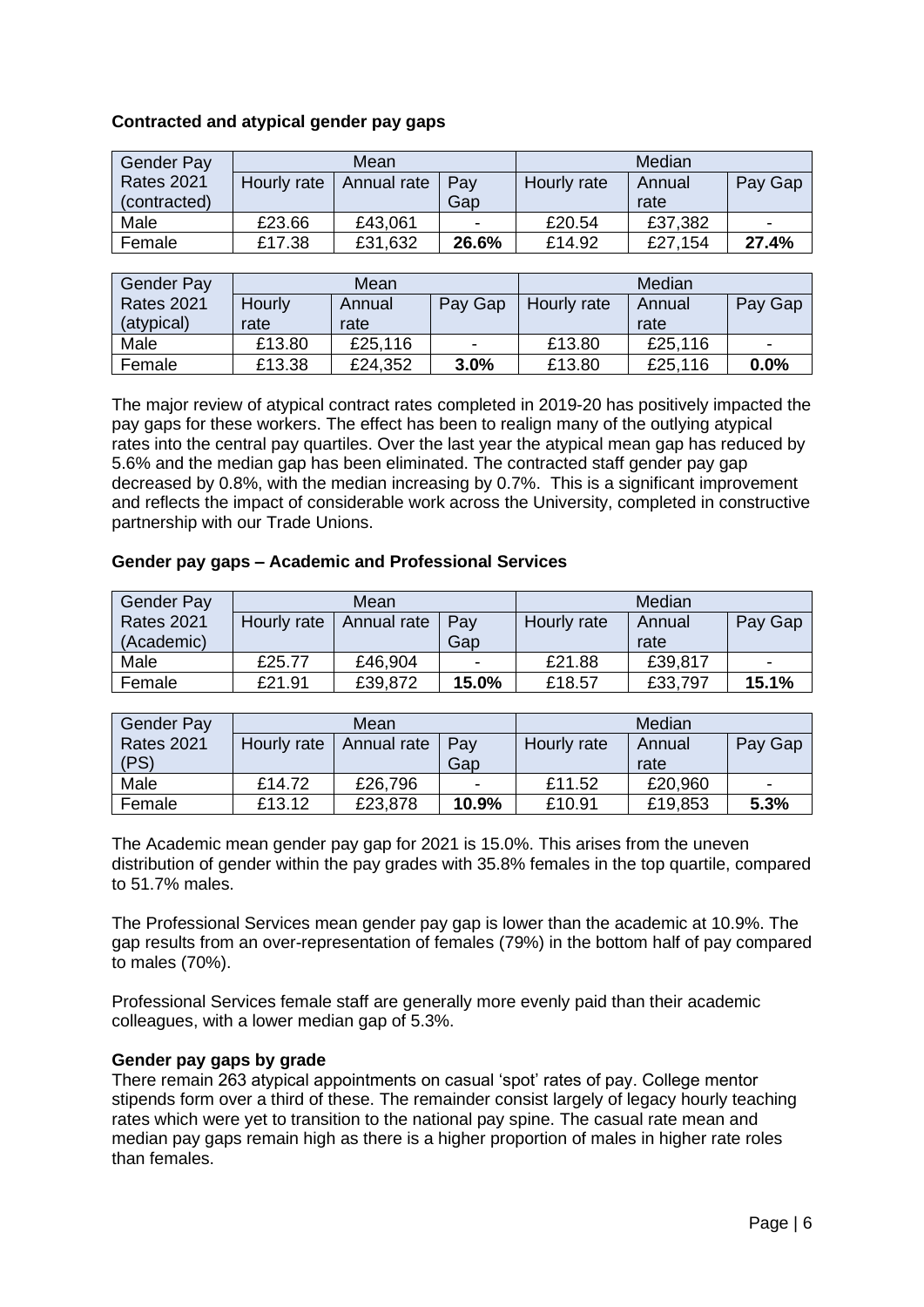Grade 2 reduced the mean pay gap from 11.6% in 2020 to 4.3% this year. The improvement resulted from the transitioning of atypical 'spot' rates to grade 2. The impact of shift pay (primarily male general assistants) which previously contributed to the high gap has now been diluted.

Marie Curie rates of pay vary considerably based on seniority of research role; the current mix of gender/roles favours females.

The female mean pay for Professorial bands 1 and 3 is now higher than males. The Professorial band 2 mean pay gap is 8.5% (a worsening of 2.8% over last year). Starting salaries of new appointments of male band 2 professors were at higher rates than average due to the competitive market for Business School academics.

The Professional Services Senior Management bands 1 and 3 showed significant improvement in mean gaps over last year, although both still favour males. The small number of senior management roles means that small changes in staffing (resignations/hiring) have a magnified effect on the pay gaps every year. The proportion of females in senior management roles improved to 45.2%.

| <b>Gender Pay Rates</b>     | Male        |             |             | Female      | Mean    | Median   |
|-----------------------------|-------------|-------------|-------------|-------------|---------|----------|
| 2021 (atypical)             | Mean        | Median      | Mean        | Median      | Pay     | Pay      |
|                             | hourly rate | hourly rate | hourly rate | hourly rate | Gap     | Gap      |
| Minimum Wage                | £8.74       | £9.19       | £8.74       | £9.19       | 0.01%   | 0.0%     |
| Casual rate                 | £16.75      | £12.78      | £14.31      | £10.32      | 14.6%   | 19.2%    |
| Grade 1 Casual              | £10.09      | £10.11      | £10.06      | £10.11      | 0.4%    | 0.0%     |
| Grade 1                     | £9.66       | £9.37       | £9.61       | £9.37       | 0.5%    | 0.0%     |
| Grade 2                     | £10.47      | £9.72       | £10.02      | £9.72       | 4.3%    | 0.0%     |
| Grade 3                     | £10.29      | £9.93       | £10.12      | £9.90       | 1.6%    | 0.4%     |
| Grade 4                     | £11.27      | £11.21      | £11.23      | £11.21      | 0.3%    | 0.0%     |
| Grade 5                     | £13.68      | £13.80      | £13.40      | £13.33      | 2.0%    | 3.4%     |
| Grade 6                     | £16.27      | £16.45      | £16.07      | £16.45      | 1.2%    | 0.0%     |
| Grade 7                     | £19.14      | £18.88      | £19.10      | £18.88      | 0.2%    | 0.0%     |
| Grade 8                     | £23.34      | £23.25      | £23.14      | £23.01      | 0.9%    | 1.0%     |
| Grade 9                     | £28.61      | £28.55      | £28.43      | £28.52      | 0.6%    | 0.1%     |
| Marie Curie                 | £20.70      | £19.34      | £21.49      | £21.65      | $-3.8%$ | $-12.0%$ |
| Professorial 1              | £34.21      | £32.67      | £35.71      | £34.19      | $-4.4%$ | $-4.7%$  |
| Professorial 2              | £45.07      | £41.98      | £41.24      | £41.00      | 8.5%    | 2.3%     |
| Professorial 3              | £54.01      | £51.41      | £54.08      | £51.69      | $-0.1%$ | $-0.6%$  |
| Senior Management 1         | £43.58      | £43.26      | £38.52      | £39.31      | 11.6%   | 9.1%     |
| Senior Management 2         | £49.32      | £44.26      | £44.81      | £44.13      | 9.1%    | 0.3%     |
| Senior Management 3         | £53.77      | £54.45      | £49.38      | £49.38      | 8.2%    | 9.3%     |
| Spot Salary                 | £37.36      | £37.36      | £18.87      | £14.62      | 49.5%   | 60.9%    |
| <b>University Executive</b> | £94.58      | £76.55      | £68.62      | £62.21      | 27.5%   | 18.7%    |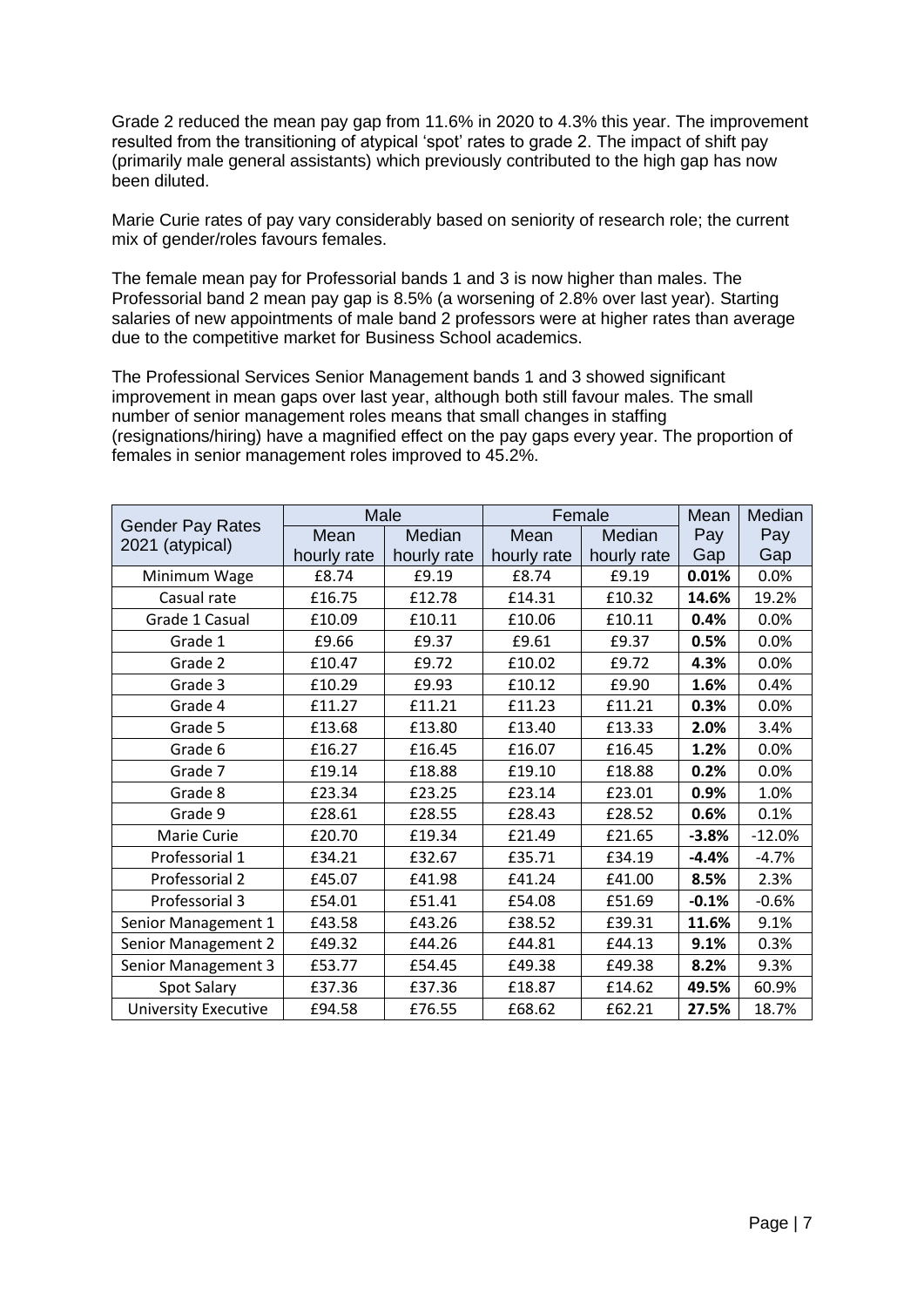### **Bonus**

2021 Gender Bonus Pay Gaps



At Durham University, bonus payments include non-consolidated awards (Royal Society fellowships and Grade 10 merit rewards) and all discretionary awards. This year, payments to our key workers during the pandemic also contributed to a total of 989 appointments with bonuses. This represents a significant increase over the 185 appointments awarded in 2020.

16.3% of females and 14.1% of males received a bonus in the year (April 2020 – March 2021). The University remains committed to improving the number and balance of staff considered and awarded for their contribution.

The mean gender bonus gap (36.4%) for 2021 represents a 9.5% improvement on 2020. There was no median gender bonus gap.

The distribution of bonuses across ethnic groups is uneven with 16.8% of White staff receiving a payment this year, with 4.3% of other ethnic groups receiving one. However, the ethnic bonus gaps show a mean gap of 34.1% in favour of other ethnic groups and no ethnic median bonus gap.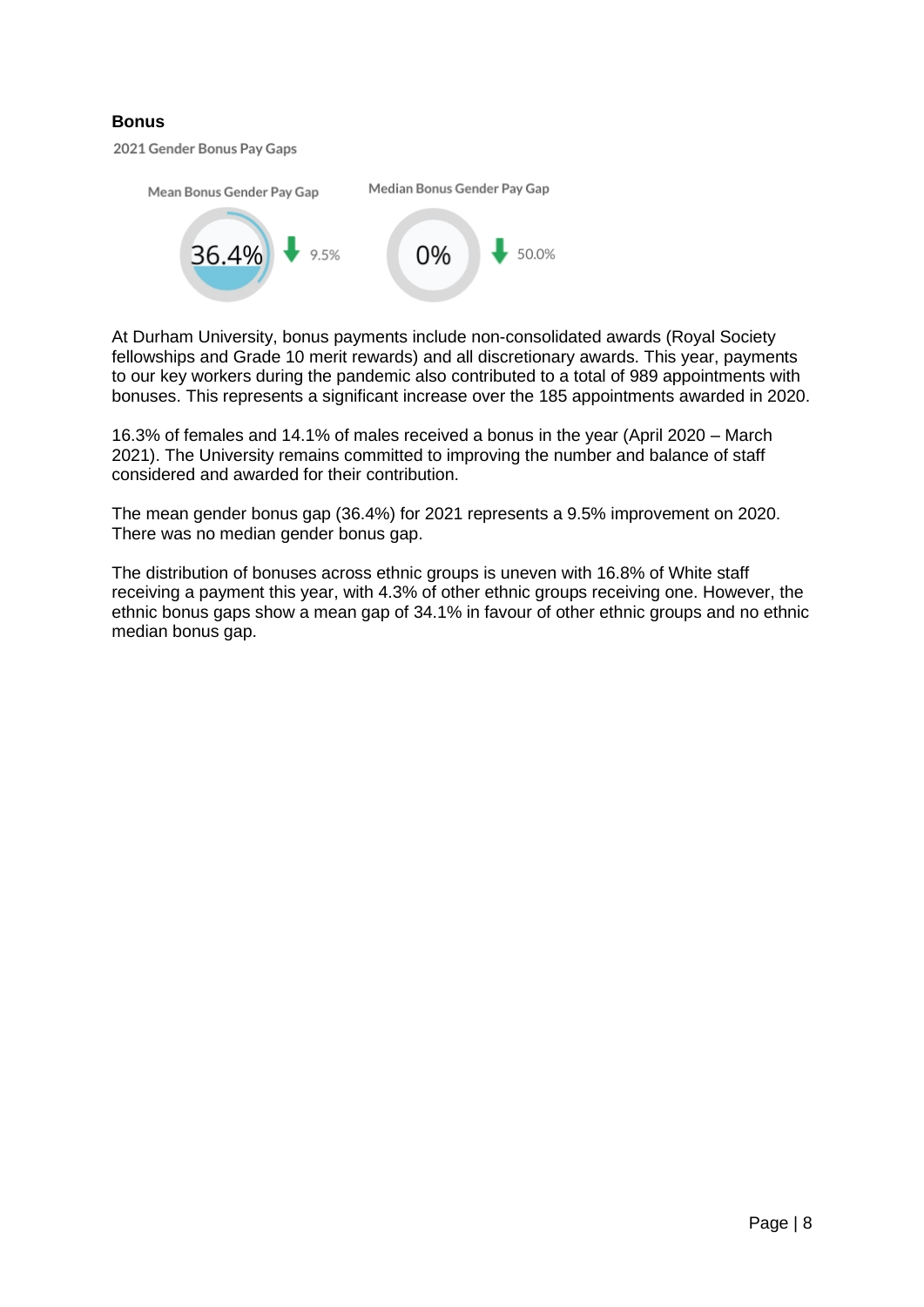# Disability and Intersectionality Pay Gap

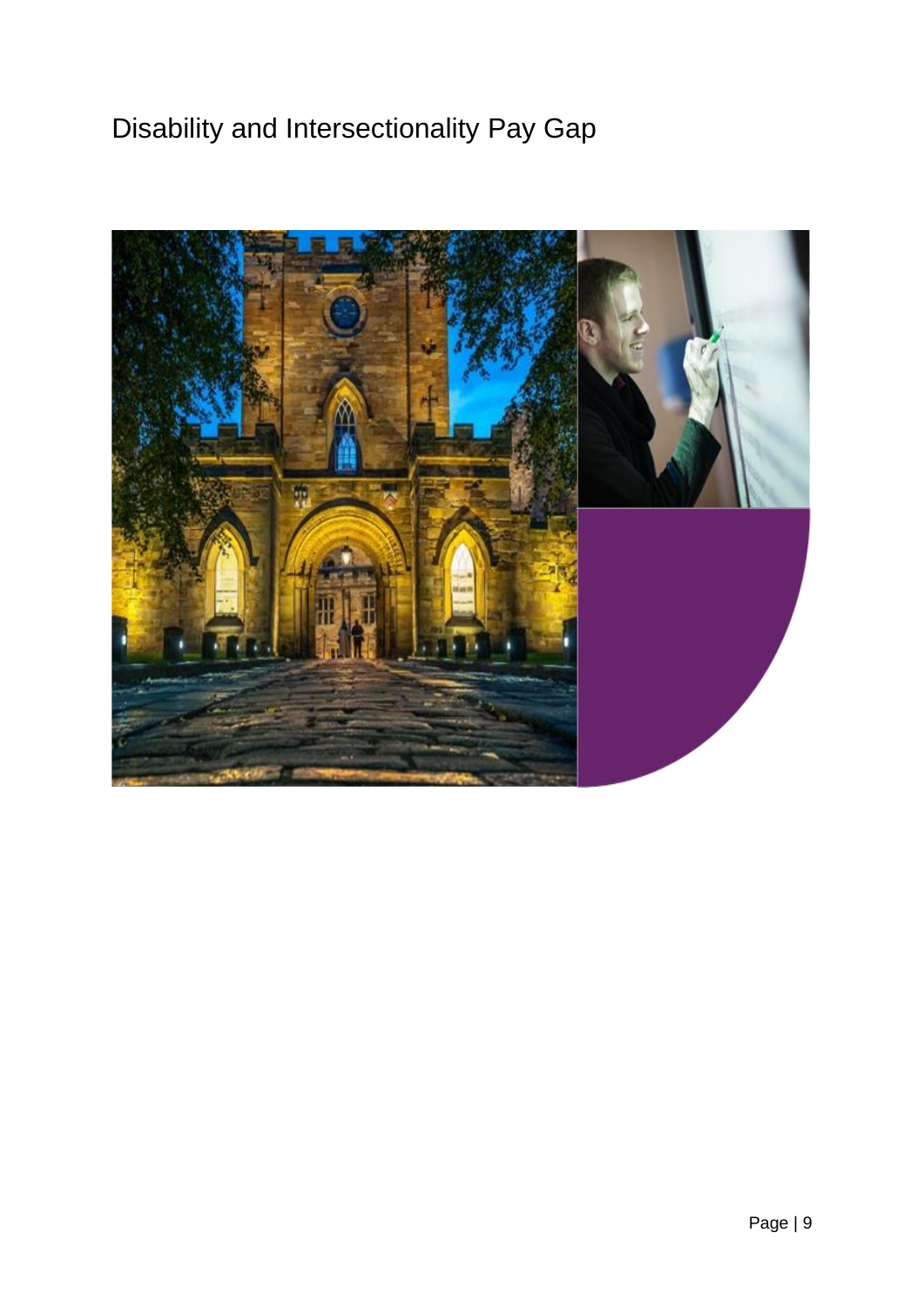#### **Disability Pay Gaps**

Our disability declaration rate is relatively low at 5.6% compared to the latest national inemployment disability rate (July-Sept 2021) of 8.8%.

|                                        |                | Mean        |                          |             | Median      |         |
|----------------------------------------|----------------|-------------|--------------------------|-------------|-------------|---------|
| <b>Gender Pay</b><br><b>Rates 2021</b> | Hourly<br>rate | Annual rate | Pay Gap                  | Hourly rate | Annual rate | Pay Gap |
| <b>Not</b><br><b>Disabled</b>          | £19.17         | £34,888     | $\overline{\phantom{0}}$ | £16.45      | £29,941     |         |
| <b>Disabled</b>                        | £16.07         | £29,248     | 16.2%                    | £13.66      | £24,870     | 16.9%   |

There is also an imbalance in the distribution of disabled staff through the pay quartiles, which contributes to mean and median pay gaps in favour of staff who are not disabled. There is no equal pay issue here as grade analysis shows mean gaps in favour of disabled staff or less than 3% in favour of staff without a disability.



The lowest pay quartile (Q1) has the highest disabled representation at 7.3%, whereas the highest pay quartile (Q4) has the lowest at 3.7%. As pay increases, it is more likely that staff will declare their disability status – in Q4 only 0.6% are not known.

The majority (90%) of unknown disability status is attributed to atypical staff and these are overly represented in the bottom half of pay. If there was to be a 50% improvement in the declaration rate for atypical workers (with consistent disability rates) this would reduce the mean disability gap to 13.8%. This demonstrates the importance of encouraging staff to declare their disability.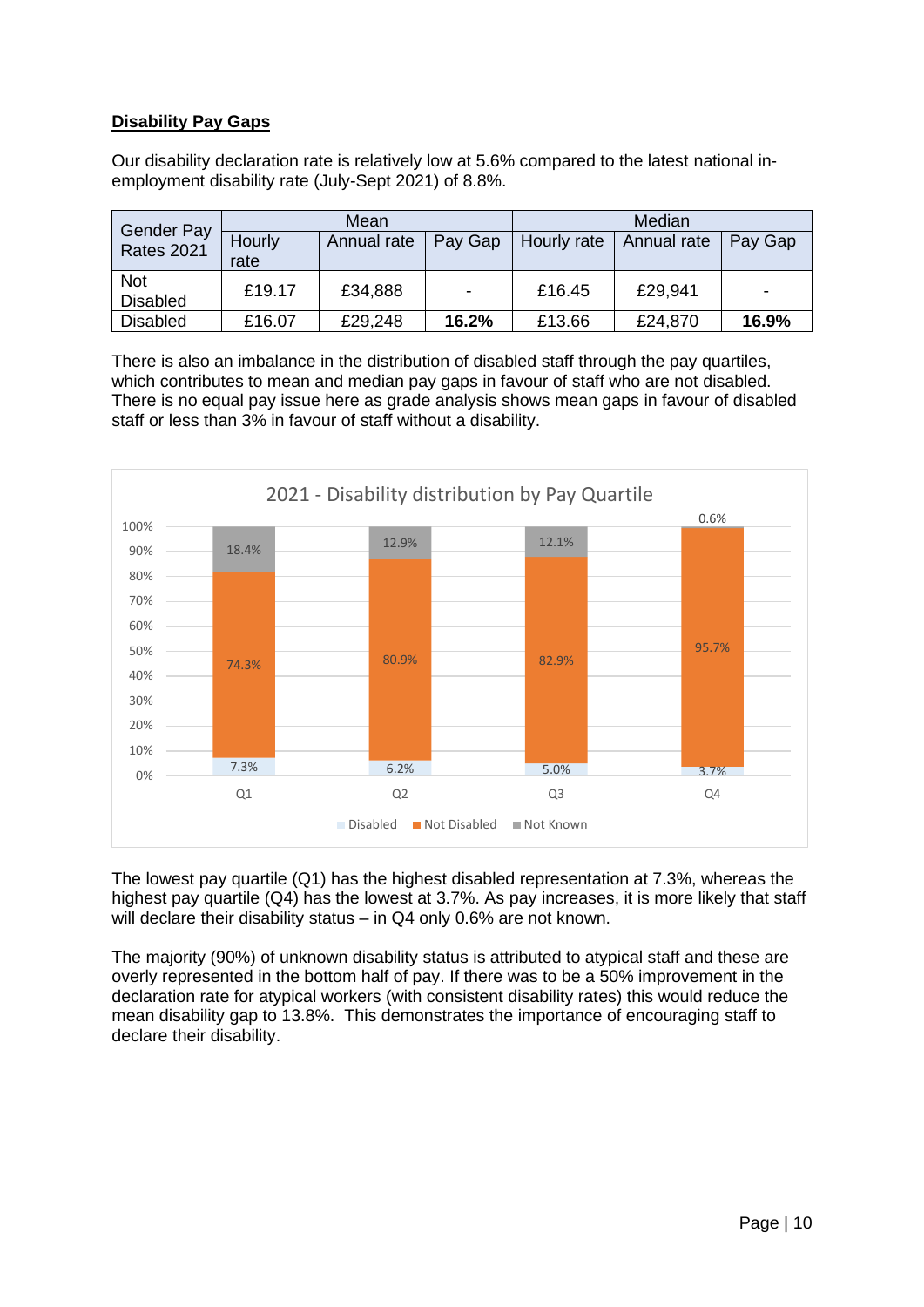### **Pay Gaps - Intersection of gender and ethnicity**

UCEA conducted a survey of HEI institutions in March 2021 to understand how the intersection of gender and ethnicity uncovers differences and nuances hidden when single gender or ethnicity diversity dimensions are used to determine pay gaps. In total, seventyfive institutions responded, including Durham University, with 2020 data, across a broad spectrum of Mission Groups, Pre and Post-92 institutions. Thirty-one of the institutions provided data for the 5 aggregated ethnic groups and this provides useful benchmarking data for Durham to compare to.

Before any comparison, we need to define the terminology used to express the pay gaps in this analysis:

- Gender Pay Gap the difference in average pay between all men and all women within one or more ethnic groups
- Ethnicity Pay Gap the difference in average pay between one or more minority ethnic groups (all genders) and the White ethnic group (all genders)
- Male Ethnicity Pay Gap the difference in average pay between one or more minority ethnic group males and White males
- Female Ethnicity Pay Gap the difference in average pay between one or more minority ethnic group females and White females
- Intersection Pay Gap the difference in average pay between one or more minority ethnic group females and White males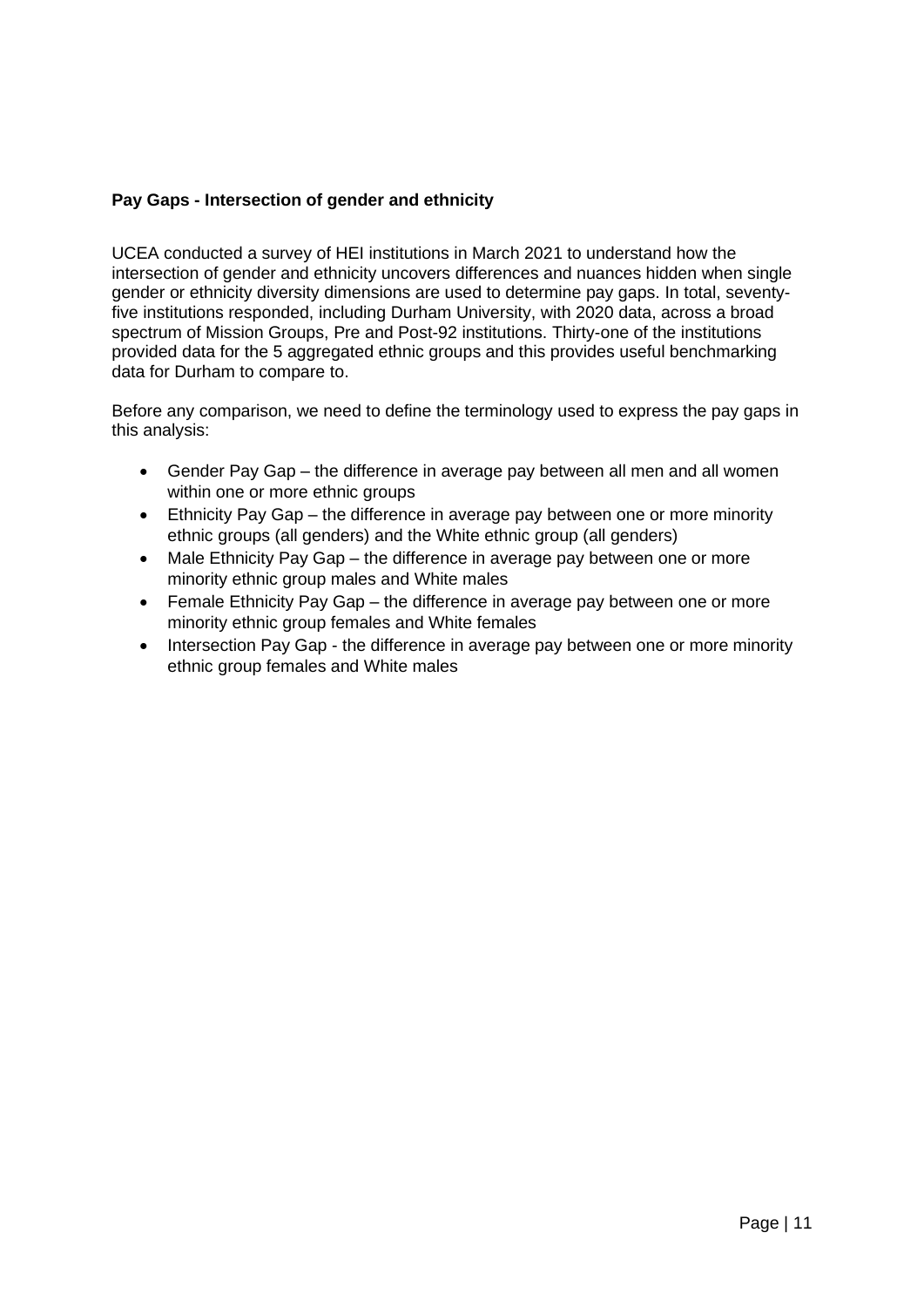| <b>Ethnic Group</b>           | <b>Ethnicity</b><br>Pay Gap | Male<br>Ethnicity<br>Pay Gap | Female<br>Ethnicity<br>Pay Gap | Gender<br>Pay Gap | Intersection<br>Pay Gap |
|-------------------------------|-----------------------------|------------------------------|--------------------------------|-------------------|-------------------------|
| All Ethnicity (inc.<br>White) |                             |                              |                                | 22.1%             |                         |
| White                         |                             |                              |                                | 23.3%             |                         |
| Asian                         | $-9.7%$                     | $-2.9%$                      | $-16.3%$                       | 13.3%             | 10.8%                   |
| <b>Black</b>                  | 0.3%                        | 2.3%                         | 7.9%                           | 27.7%             | 29.4%                   |
| Mixed                         | 8.8%                        | 15.4%                        | 1.6%                           | 10.8%             | 24.5%                   |
| Other                         | $-9.9%$                     | $-1.9%$                      | $-16.8%$                       | 12.1%             | 10.4%                   |
| <b>All Ethnic Minorities</b>  | $-5.6%$                     | 0.8%                         | $-11.3%$                       | 13.9%             | 14.6%                   |
| <b>Unknown</b>                | 7.8%                        | 11.4%                        | 6.0%                           | 18.6%             | 27.9%                   |

### **2021 - Intersectional Mean pay gaps – Durham University**

Mixed ethnic males at the university earn, on average, 15.4% less than White males. 26% of mixed ethnic males are in each of the lowest and highest pay quartiles (19% and 34% respectively for White males). This uneven distribution determines our largest male ethnicity gap. The UCEA intersectional study calculates a mean male mixed pay gap of 12.7%.

It is in measuring female ethnicity pay gaps where we see the biggest variations in pay. The Asian and Other groups on average earn over 16% more than their white female colleagues. This is attributable to the high proportion of females in these groups in the upper half of pay - 68% of Asian females and 72% of 'Other' females, compared to 40% of White females. The UCEA intersectional study shows mean female Asian and 'Other' group pay gaps of 8.3% (in favour of white) and -0.3% respectively.

Across all of the ethnic groups, males are paid, on average, more than females. The Black gender pay gap is highest at 27.7% and this is considerably higher than the UCEA study (9.4%). The low representation of the Black ethnic group (1%) at Durham, compared to the latest ONS full workforce in-employment Black ethnic group proportion (July-Sept 2021) of 3.4%, and male Professors contribute to size of this gap.

The median Black gender pay of 8.8% aligns almost exactly with the UCEA survey, suggesting a future focus will be on maximising support for progression and hiring of Black females into the more senior positions in the university, to lessen the impact of the outliers.

| <b>Ethnic Group</b>           | Ethnicity<br>Pay Gap | Male<br>Ethnicity<br>Pay Gap | Female<br>Ethnicity<br>Pay Gap | Gender<br>Pay Gap | Intersection<br>Pay Gap |
|-------------------------------|----------------------|------------------------------|--------------------------------|-------------------|-------------------------|
| All Ethnicity (inc.<br>White) |                      |                              |                                | 20.2%             |                         |
| White                         |                      |                              |                                | 21.0%             |                         |
| Asian                         | $-10.6%$             | $-9.9%$                      | $-26.4%$                       | 9.2%              | 0.2%                    |
|                               |                      |                              |                                |                   |                         |
| <b>Black</b>                  | $-4.3%$              | 2.5%                         | $-12.5%$                       | 8.8%              | 11.1%                   |
| Mixed                         | 5.2%                 | 6.1%                         | $-9.1%$                        | 8.2%              | 13.8%                   |
| Other                         | $-14.5%$             | $-10.6%$                     | $-31.3%$                       | 6.2%              | $-3.7%$                 |
| <b>All Ethnic Minorities</b>  | $-7.5%$              | 0.0%                         | $-22.8%$                       | 2.9%              | 2.9%                    |

#### **2021 - Intersectional Median pay gaps – Durham University**